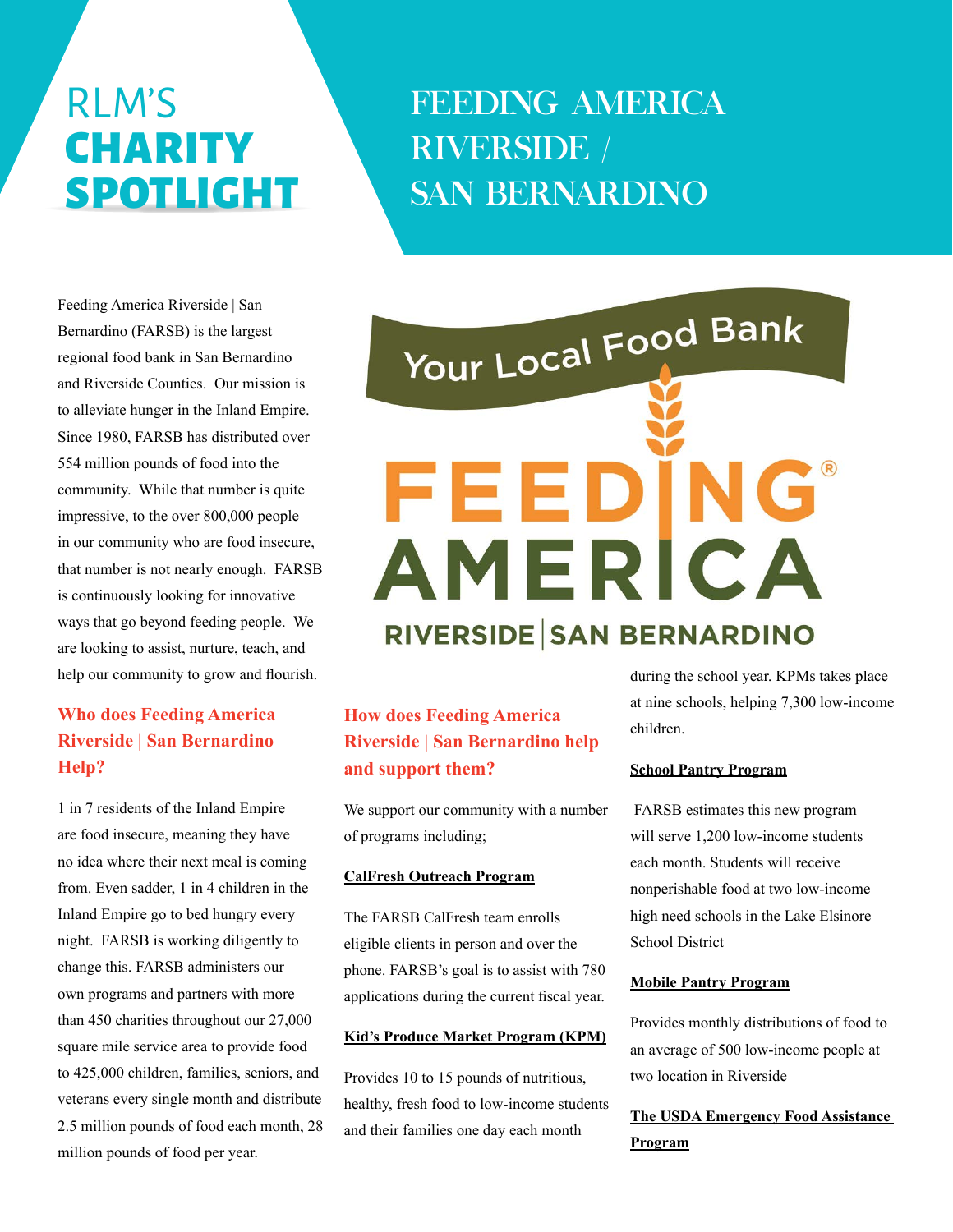

FARSB is the only agency approved to distribute EFAP in Riverside County and last fiscal year distributed more than 7 million pounds of high quality food at 58 partner sites.

#### **Tools for Teachers**

This quarterly distribution will provide necessary school supplies to teachers for their classrooms at high need low income schools in Riverside and San Bernardino Counties.

# **How is Feeding America Riverside | San Bernardino different from other like organizations?**

FARSB is the largest non-profit in the Inland Empire dedicated exclusively to hunger relief. We partner with over 450 charities including soup kitchens, shelters, daycare centers, and food pantries to get food directly to the people who need it most. 98% of every donation, or .98 cents of every dollar contributed goes directly to feeding people.

# **What are the greatest ongoing challenges facing Feeding America Riverside | San Bernardino?**

Raising funds to stabilize our budget to ensure the 800,000 residents of the Inland Empire have an adequate supply of nutritious food.

## **What does the future hold for Feeding America Riverside | San Bernardino?**

In the coming year, FARSB hopes to close the hunger gap in the Inland Empire by feeding 500,000 of the 800,000 residents who are food insecure. We also hope to increase the amount of food distributed to 34 million pounds. One of our goals is to increase the number of donors to our Monthly Program for Giving (MPG) by 50%

Please consider becoming a monthly sustainer where your gift can be

maximized all year long. Just \$10 monththe cost of two lattes can feed a family of four for THREE MONTHS!!

**Tell my readers something interesting or something they probably don't know about issues facing families needing food help here in Riverside today.** 

Sadly, the face of hunger is often invisible and all around us right here where we live. Many seniors now have to choose between filling their prescriptions and filling their stomachs. Students at area schools and universities have to make the difficult choice of buying books or buying food. The working poor are faced with the heart-wrenching choice of who in the family may not eat today. Hunger does not discriminate and it is not seasonal. A little bit, however, can make a huge difference. Just \$1 can provide enough food for 9 meals. A donation of just \$10 can feed a family of 4 for an entire week!